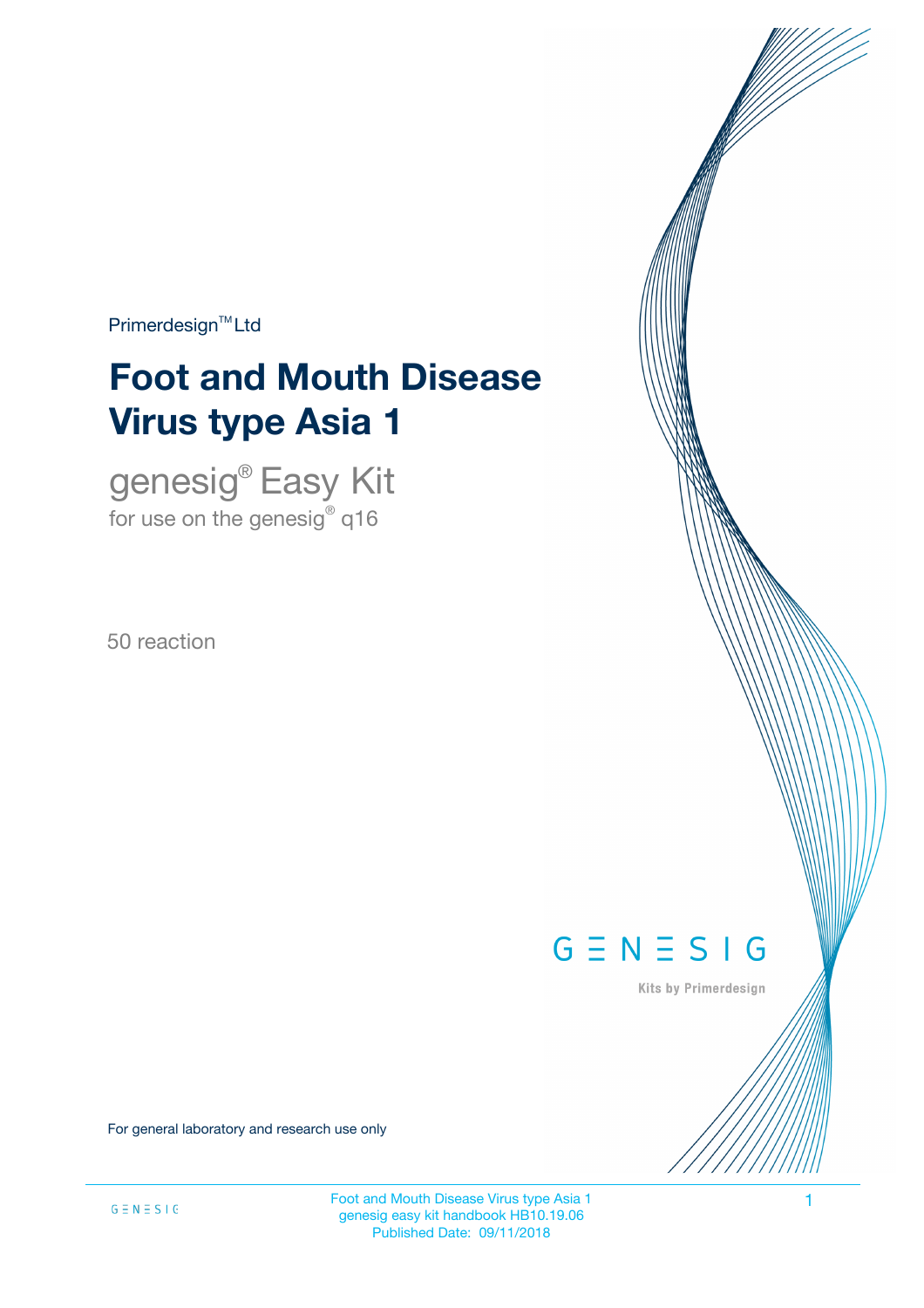## genesig® Easy: at a glance guide

#### **For each RNA test**

| Component                   | <b>Volume</b>  | Lab-in-a-box pipette |  |
|-----------------------------|----------------|----------------------|--|
| FMDV-Asia1 primer/probe mix | 5 <sub>µ</sub> |                      |  |
| Your RNA sample             | 5 <sub>µ</sub> |                      |  |
| oasig OneStep Master Mix    | 10 µl          |                      |  |

#### **For each positive control**

| Component                   | Volume         | Lab-in-a-box pipette |  |
|-----------------------------|----------------|----------------------|--|
| FMDV-Asia1 primer/probe mix | 5 <sub>µ</sub> |                      |  |
| Positive control template   | 5 <sub>µ</sub> |                      |  |
| oasig OneStep Master Mix    | 10 µl          |                      |  |

#### **For each negative control**

| Component                   | <b>Volume</b>  | Lab-in-a-box pipette |   |
|-----------------------------|----------------|----------------------|---|
| FMDV-Asia1 primer/probe mix | 5 <sub>µ</sub> |                      |   |
| <b>Water</b>                | 5 <sub>µ</sub> |                      | E |
| oasig OneStep Master Mix    | $10 \mu$       |                      |   |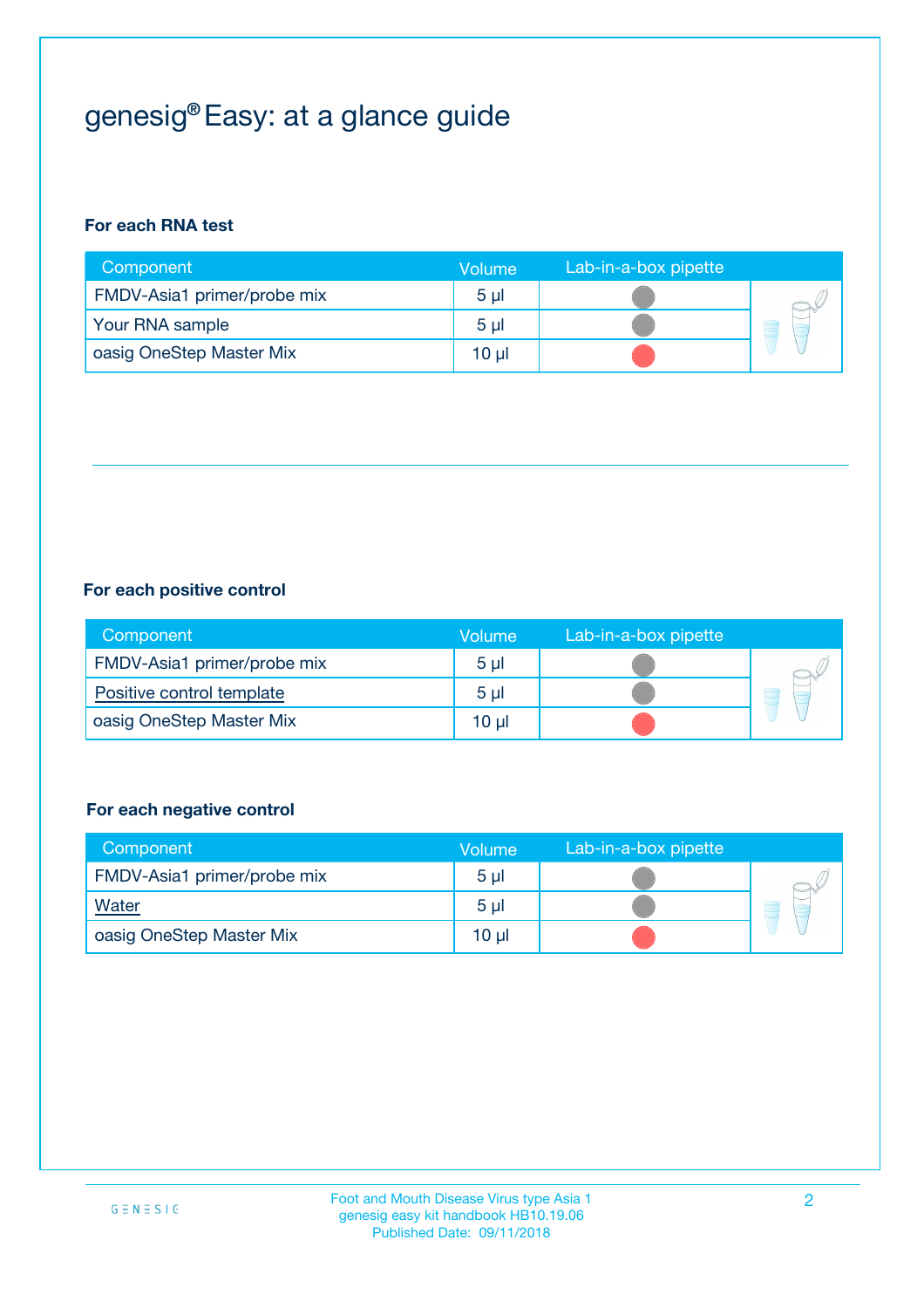### Kit Contents



## Reagents and equipment to be supplied by the user

#### **genesig® q16 instrument**

#### **genesig® Easy Extraction Kit**

This kit is designed to work well with all processes that yield high quality RNA and DNA but the genesig Easy extraction method is recommended for ease of use.

#### **genesig® Lab-In-A-Box**

The genesig Lab-In-A-Box contains all of the pipettes, tips and racks that you will need to use a genesig Easy kit. Alternatively if you already have these components and equipment these can be used instead.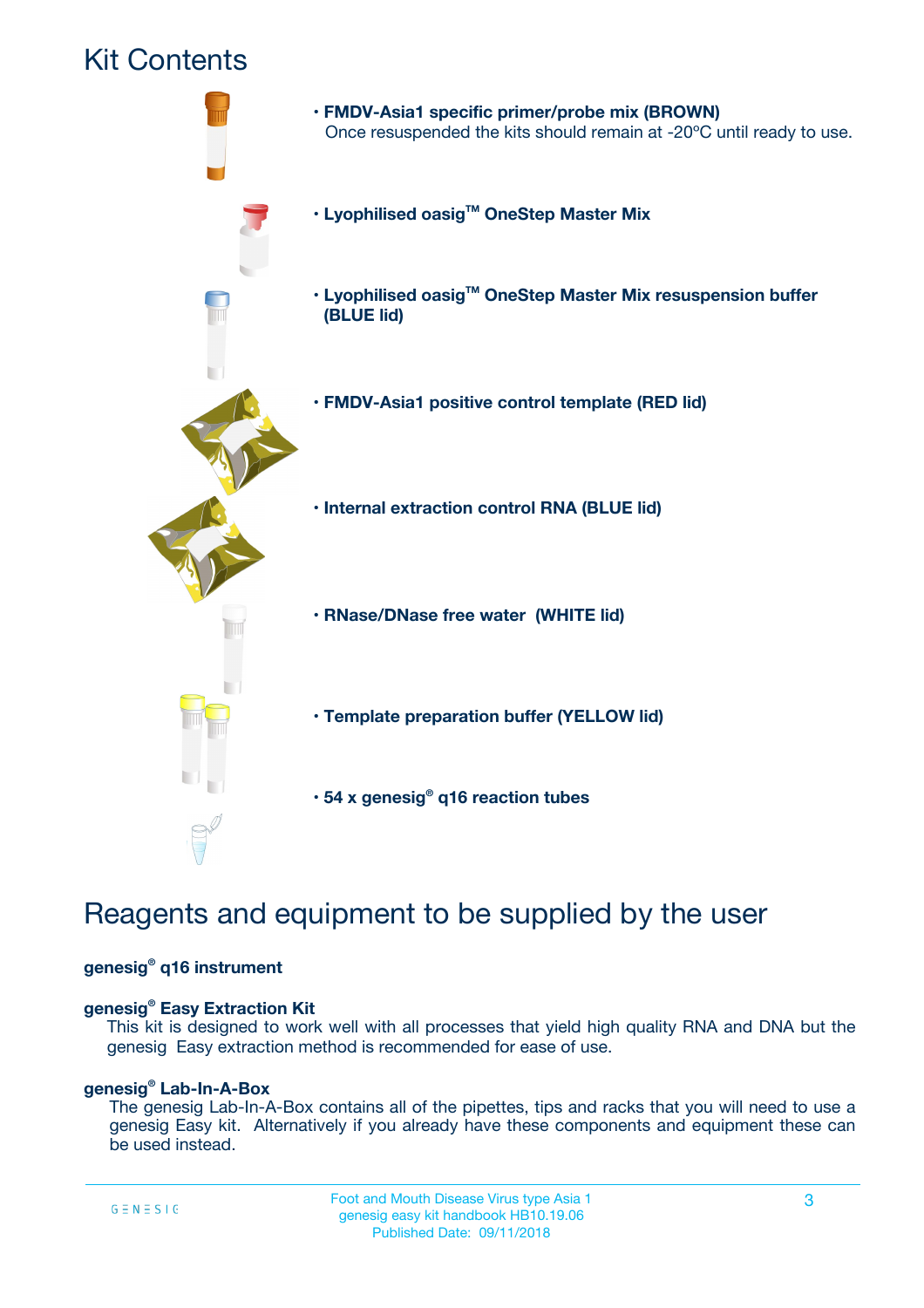## Step-by-step guide

### 1. Resuspend the test components



Use the blue pipette to transfer 500µ**l\*** of the oasig OneStep Master Mix resuspension buffer into the tube of lyophilised oasig OneStep Master Mix and mix well by gently swirling.

**\***Transfering 525µl of the oasig OneStep Master Mix resuspension buffer to your oasig OneStep Master Mix (instead of the 500µl recommended above) will enable you to take full advantage of the 50 reactions by accounting for volume losses during pipetting. In order to do so with the genesig Easy fixed volume pipettes use 1x blue, 2x red and 1x grey pipettes to make the total volume. Please be assured that this will not adversely affect the efficiency of the test.



Then use the blue pipette to transfer 500µl of water into the brown tube labelled FMDV-Asia1 primers/probe. Cap and shake tube to mix. A thorough shake is essential to ensure that all components are resuspended. **Failure to mix well can produce poor kit performance.**

These components are now ready to use.

Store them in the freezer from hereon.

#### Top tip

- Ensure that the primer/probe mix is mixed thoroughly before each use by shaking.
- Once resuspended do not expose genesig Easy kit to temperatures above -20°C for longer than 30 minutes at a time.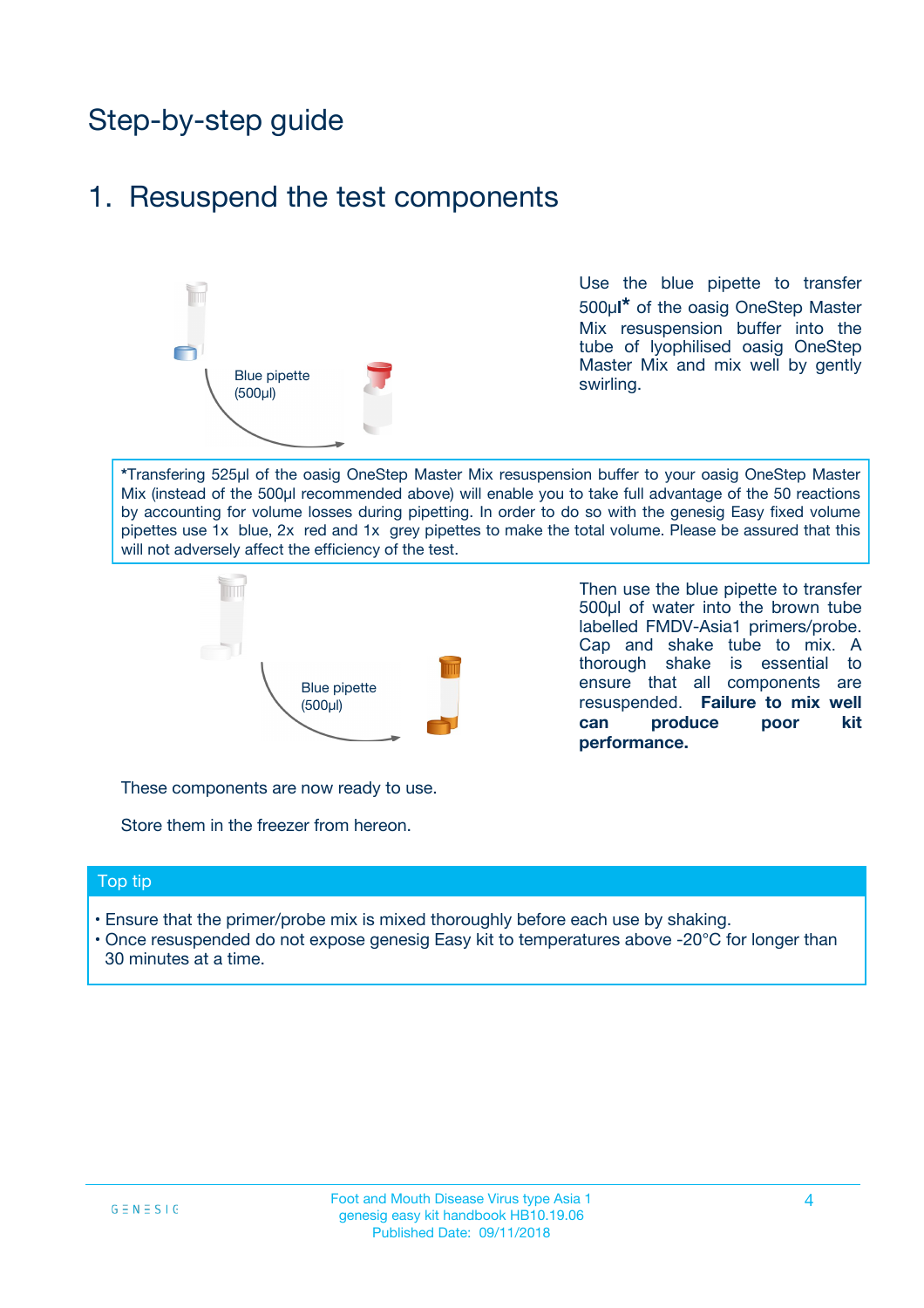## 2. Internal extraction control



Use the blue pipette to transfer 1000µl (2 x 500µl) of template preparation buffer into the Internal Extraction Control RNA tube. Cap and shake tube to mix.

Your kit contains Internal Extraction Control RNA. This is added to your biological sample at the beginning of the RNA extraction process. It is extracted along with the RNA from your target of interest. The q16 will detect the presence of this Internal Extraction Control RNA at the same time as your target. This is the ideal way to show that your RNA extraction process has been successful.

#### **If you are using an alternative extraction kit:**

Use the red pipette to transfer 10µl of Internal Extraction Control RNA to your sample **after** the lysis buffer has been added then follow the rest of the extraction protocol.

#### **If using samples that have already been extracted:**

Use the grey pipette to transfer 5µl of Internal Extraction Control RNA to your extracted sample.

### 3. Add primer/probe mix to all reaction tubes





For every reaction to be run, use the grey pipette to add 5µl of your FMDV-Asia1 primers/probe mix to every tube.

#### Top tip

- Always pipette the primer/probe mix directly into the bottom of the tube.
- You can label the tube lids to aid your reaction setup but avoid labelling tube sides.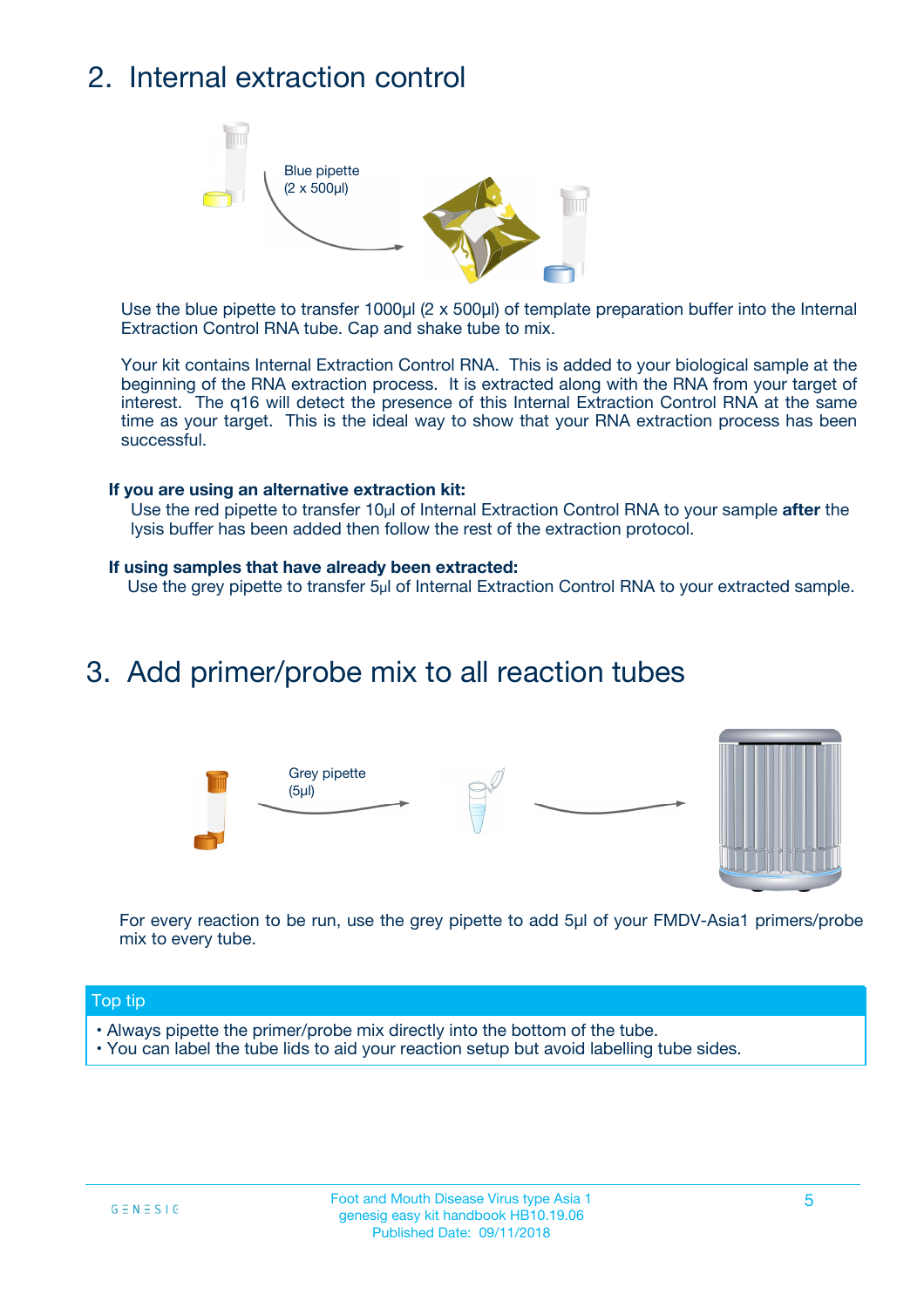## 4. Add Master Mix to all reaction tubes



For every reaction to be run, use the red pipette to add 10µl of the oasig OneStep Master Mix to the tubes containing primer/probe mix.

Move swiftly to begin your q16 run, as any delay after the oasig OneStep Master Mix has been added can effect the sensitivity of your test.

#### Top tip

**•** Always add the oasig OneStep Master Mix to the side of the tube to reduce the introduction of bubbles.

### 5. Negative control



For each test you will require a negative control. Instead of RNA water is used. This sample should typically prove negative thus proving that all of your positive samples really are positive.

To create a negative control reaction simply use the grey pipette to add 5µl of the water to the required reaction tubes. Close these tubes after adding the water.

Because some genesig kit targets are common in the environment you may occasionally see a "late" signal in the negative control. The q16 software will take this into account accordingly.

#### Top tip

**•** Always add the water to the side of the tube to reduce the introduction of bubbles.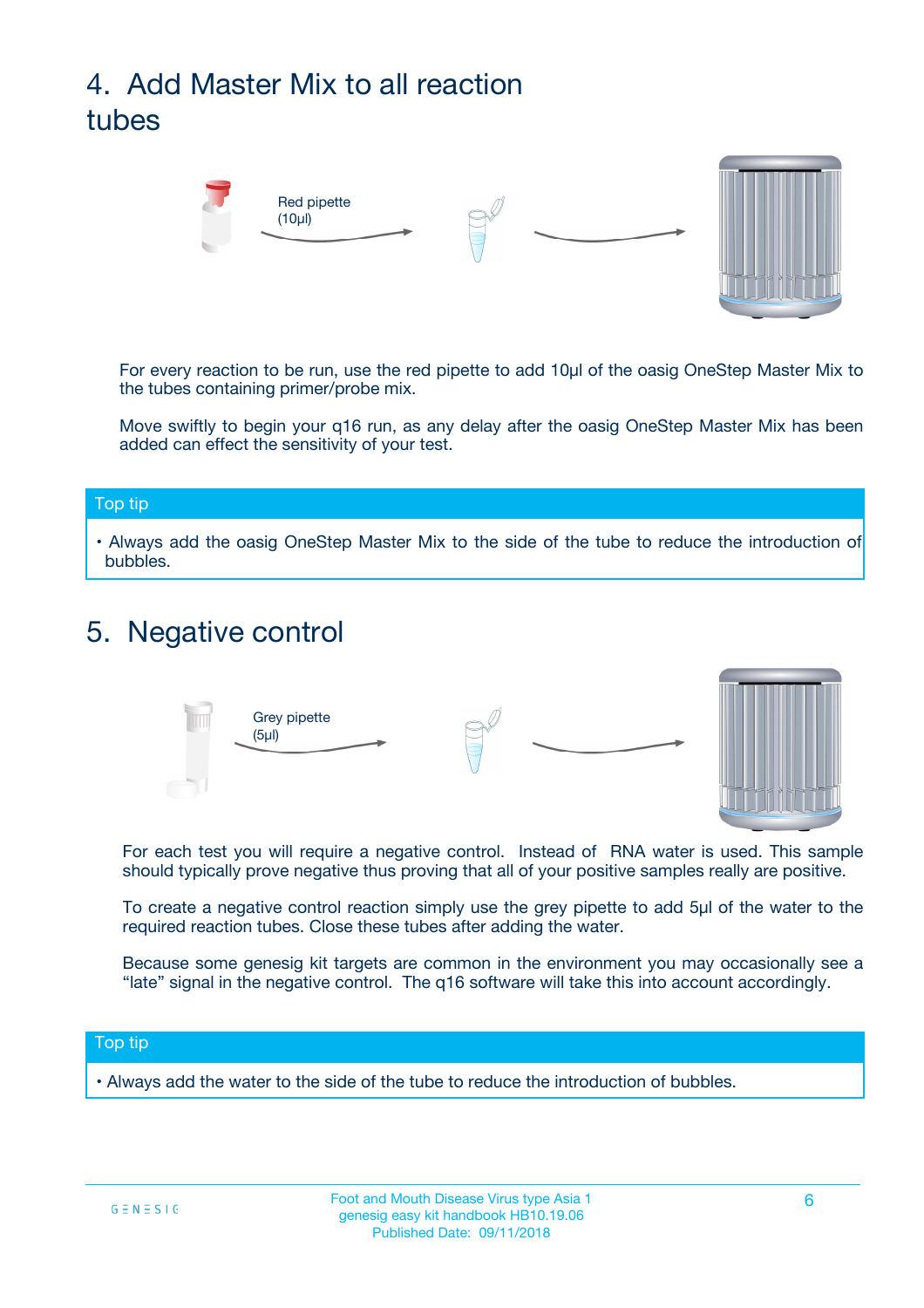## 6. Set up a test





For each sample you wish to analyse, use the grey pipette to add 5µl of your RNA sample to the required reaction tubes. Close these tubes after adding the sample. Always change pipette tips between samples.

#### Top tip

**•** Always add the RNA sample to the side of the tube to reduce the introduction of bubbles.

## 7. Positive control



Use the blue pipette to transfer 500µl of template preparation buffer into the positive control template tube. Cap and shake tube to mix.

Each time you run a test you will require a positive control. This is a small portion of RNA from your target of interest. It serves two purposes:

1. It will always test positive so it shows that everything is working as it should be.

2. The q16 software knows how much RNA is present in the positive control. So it can automatically compare your sample of interest with the positive control to calculate the amount of target RNA in your sample.

To create a positive control reaction simply use 5µl of the positive control instead of your RNA sample.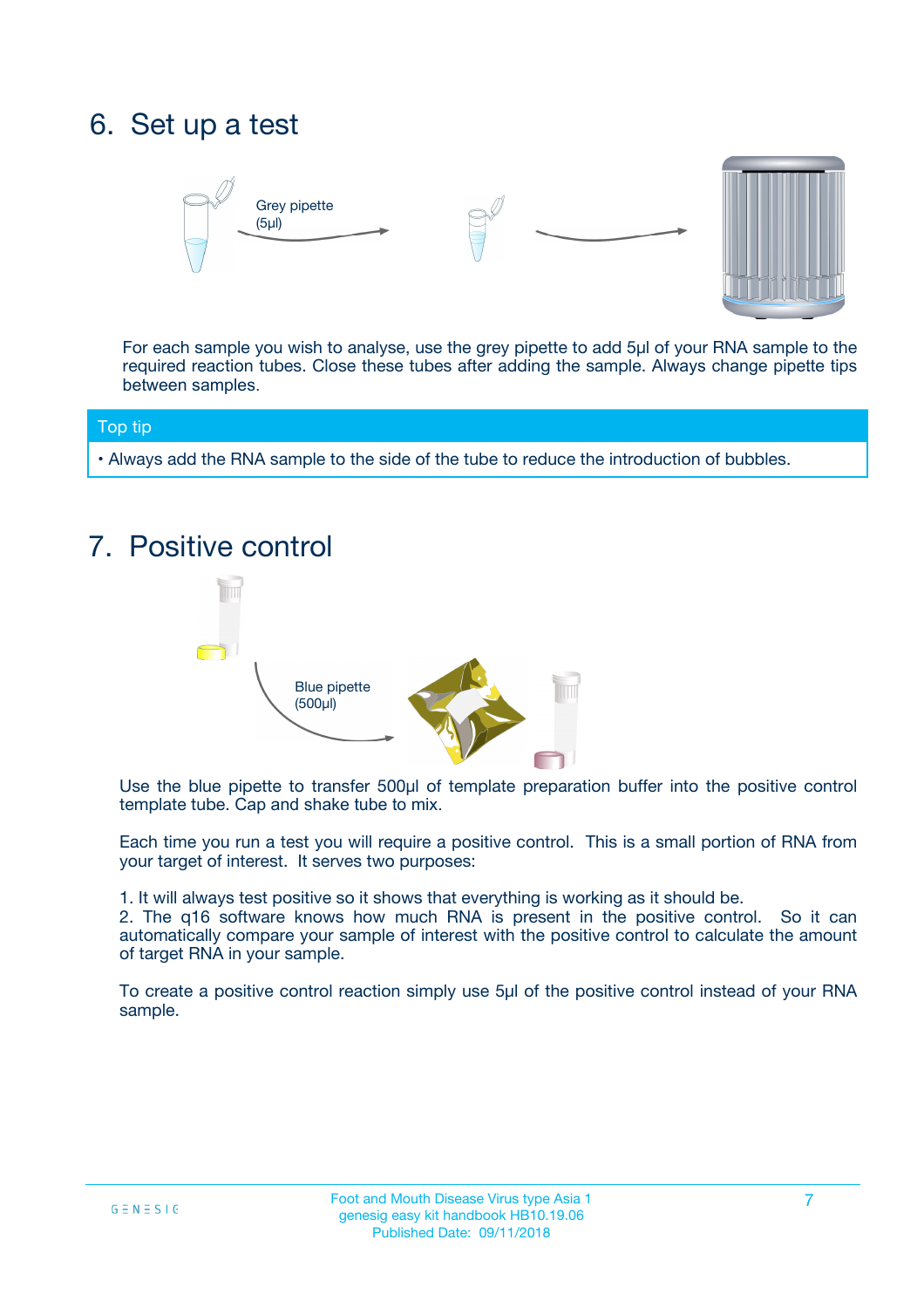



Take great care when setting up your positive control. The positive control template has the potential to give you a false positive signal in your other samples. Set positive controls up last after all other sample tubes are closed. Always change pipette tips between samples. You may even choose to set up positive controls in a separate room.

#### Top tip

**•** Always add the positive control template to the side of the tube to reduce the introduction of bubbles.

## 8. Running the test

Place the tubes into the correct positions in your q16 as defined by the software, this may include positioning of empty tubes to ensure that the q16 lid is balanced. The run can then be started.

|                                                | Unsaved (New Experiment 2<br><b>Open Experiments:</b><br>$\overline{\phantom{a}}$ | <b>E</b> Open<br>Save<br>$\Box$ New | Save As          | <b>C</b> Close<br>Configuration | $G \equiv N \equiv S \mid G$ |
|------------------------------------------------|-----------------------------------------------------------------------------------|-------------------------------------|------------------|---------------------------------|------------------------------|
| <b>Stages:</b>                                 | Setup<br><b>Results</b>                                                           |                                     |                  |                                 |                              |
| <b>Notes</b>                                   |                                                                                   | <b>Samples</b>                      |                  | <b>Tests</b>                    |                              |
|                                                | <b>Name and Details</b>                                                           | Color<br>Name                       | Note             | Color<br>Name                   | Note                         |
|                                                | New Experiment 2017-10-26 11:06                                                   | Sample 1                            | 4                | Test 1                          | 4                            |
|                                                | Kit type: genesig® Easy Target Detection kit                                      | Sample 2                            |                  |                                 |                              |
|                                                | Instrument Id.:                                                                   | Sample 3                            | $\equiv$         |                                 | $\equiv$                     |
|                                                | <b>Run Completion Time:</b>                                                       | Sample 4                            |                  |                                 |                              |
| <b>Notes</b>                                   | $\blacktriangle$                                                                  | Sample 5                            | ♦                |                                 | 傦                            |
|                                                |                                                                                   |                                     |                  |                                 |                              |
|                                                | $\overline{\mathbf{v}}$                                                           |                                     | ÷                |                                 |                              |
| <b>Well Contents</b>                           |                                                                                   |                                     |                  | Run                             | ⊕                            |
|                                                | Test                                                                              | Sample                              |                  | <b>Run Status</b>               |                              |
|                                                | Test 1                                                                            | Negative Control                    | $\blacktriangle$ |                                 |                              |
| Pos.<br>$\blacktriangleleft$<br>$\overline{2}$ | Test 1                                                                            | Positive Control                    |                  |                                 |                              |
| 3                                              | Test 1                                                                            | Sample 1                            |                  |                                 |                              |
|                                                | Test 1                                                                            | Sample 2                            |                  | Show full log                   |                              |
| $\overline{4}$<br>5                            | Test 1                                                                            | Sample 3                            |                  | <b>Run Control</b>              |                              |
|                                                | Test 1                                                                            | Sample 4                            |                  |                                 |                              |
| 6<br>$\overline{7}$                            | Test 1                                                                            | Sample 5                            |                  |                                 |                              |

#### Top tip

- Before loading tubes into the q16, check for bubbles! Flick the bottom of the tubes to remove any bubbles that may have formed during the test setup.
- Apply centrifugal force with a sharp wrist action to ensure all solution is at the bottom of the reaction tube.
- When repeating a test you can use a previous file as a template by clicking 'open' then selecting File name > Files of Type > Experiment file as template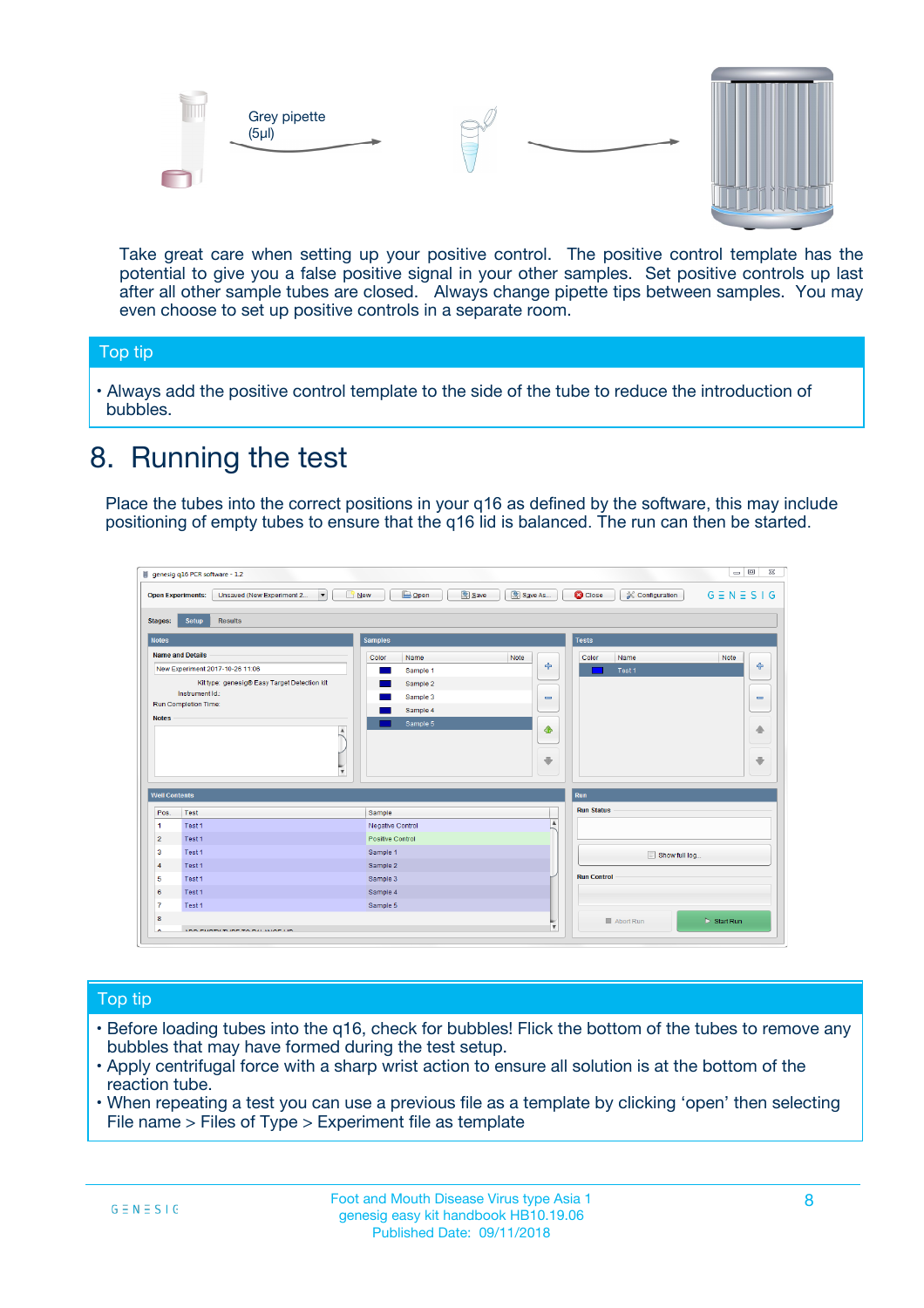### What do my results mean?

Analysis of your data is carried out automatically by the genesig q16. The following information is designed to help you fully understand a result or to troubleshoot:

### "Positive"

#### **Explanation**

Your sample has produced a positive result. Your target of interest is present and you can use the reported quantity.

### "Negative"

#### **Explanation**

Your sample has produced a negative result. The target is not present in your sample.

### "Test contaminated"

#### **Explanation**

The Negative Control should be completely free of any DNA/RNA. If you see this error message it means that at some point during the setup, the Negative Control has been contaminated with DNA/RNA and has given a positive signal. This contamination has invalidated the test. The Positive Control and your test samples are both possible sources of contaminating DNA/RNA. The genesig q16 reaction tubes from previous runs will also contain very high amounts of DNA so it is important that these are carefully disposed of after the run is completed and NEVER OPENED. It may be the case that your kits have become contaminated which will lead to the same problem occurring repeatedly.

#### **Solutions**

1. Clean your working area using a commercial DNA remover solution to ensure the area is DNA free at the start of your run and re-run the test.

2. If the problem persists then the kit has become contaminated and it will have to be discarded and replaced with a new kit. When you open the new kit, run a simple test to show that changing the kit has solved the problem. Prepare a test which includes only the Positive Control, the Negative Control and one 'mock sample'. For the 'mock sample' add water instead of any sample RNA. The result for the Negative Control and the mock sample should be negative indicating that contamination is no longer present.

#### **Preventive action**

An ideal lab set-up has a 'Clean area' where the test reagents are prepared and a 'sample area' where DNA/RNA samples and the Positive Control template are handled. The best workflow involves setting up all the test components (excluding the positive control template) in the clean area and then moving the tests to the sample area for sample and Positive Control addition. If this method is followed then the kit components are always kept away from possible sources of contamination. For extra security the Negative Control can be completely prepared and sealed in the clean area. All work areas should be decontaminated regularly with DNA remover.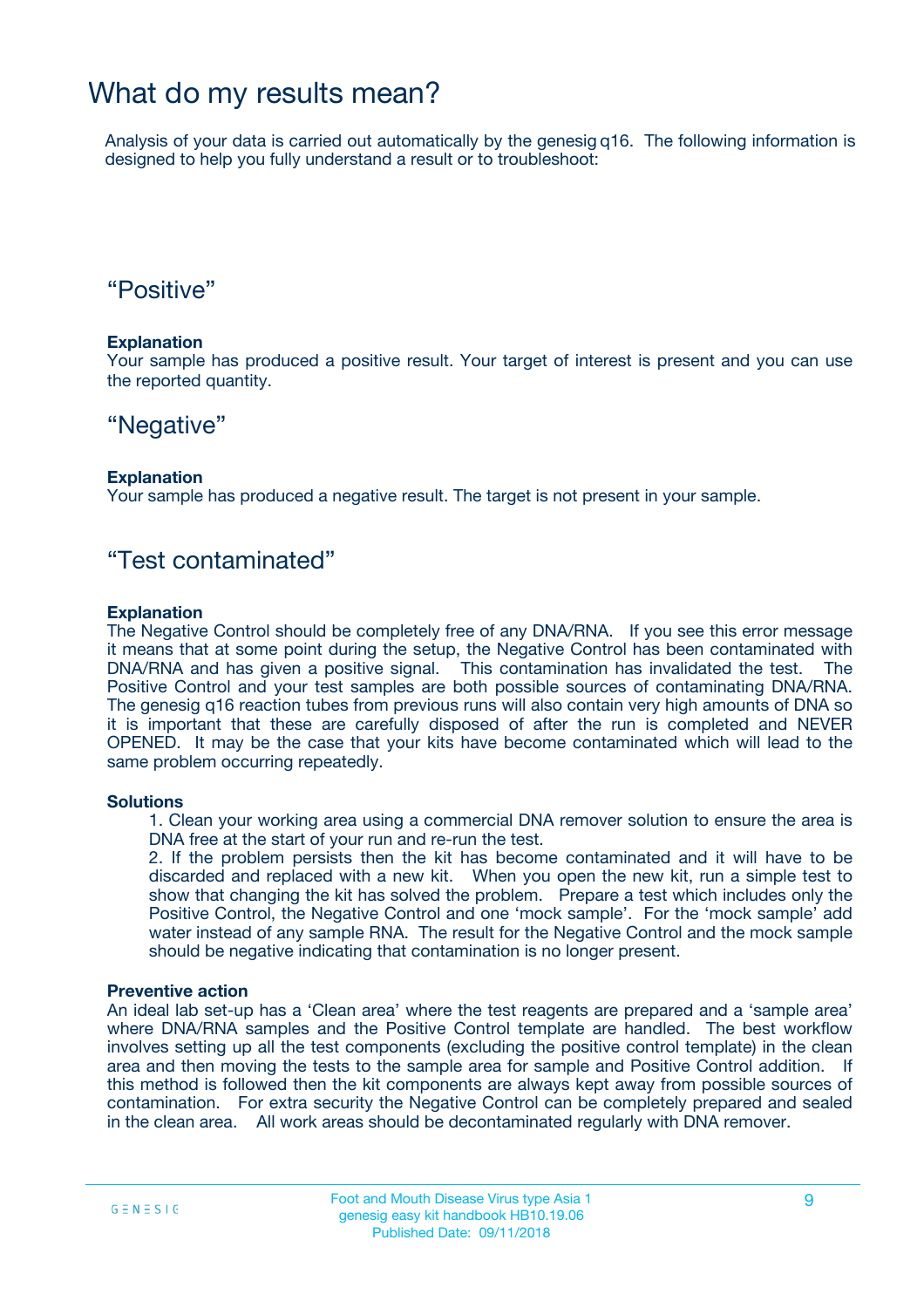### "Sample preparation failed"

#### **Explanation**

The test has failed because the quality of the sample was not high enough. The Internal Extraction Control component identifies whether the sample has been prepared correctly and is of suitable quality. This error message means that this quality control test has failed and the sample quality is not high enough for analysis.

#### **Solutions**

1. Check the sample preparation protocol for any user errors then repeat.

2. Poor quality samples can result from overloading the sample preparation protocol with too much starting material. Try reducing the amount of starting material then repeat.

3. Failing to add the Internal Extraction Control RNA to your sample during the sample preparation protocol can also lead to a reported result of "sample preparation failed". Ensure that this step has not been overlooked or forgotten. If your samples are derived from an archive store or from a process separate from your genesig Easy extraction kit; you must add 5µl of Internal Extraction Control RNA into each 0.5ml of your sample to make it suitable for use on the q16.

### "Positive result, poor quality sample"

#### **Explanation**

The test is positive so if you are only interested in obtaining a 'present or absent' answer for your sample then your result is reliable. However, the test contains an Internal Extraction Control component that identifies if the sample is of high quality. This quality control test has failed and the sample is not therefore of high enough quality to accurately calculate the exact copy number of RNA present. If you require quantitative information for your sample then proceed with the solutions below.

#### **Solutions**

1. For appropriate solutions, read the "Sample preparation failed" section of this handbook.

### "Test failed"

#### **Explanation**

The test has failed because the Positive Control has not worked. The Positive Control is present to show that all aspects of the test are working correctly together. When this control test fails, the test as a whole is invalidated. This finding indicates that a problem has occurred in the reaction set-up part of the experiment and has nothing to do with sample preparation.

#### **Solutions**

1. Check the entire workflow and test set-up to look for any user errors, then repeat the test e.g. have the right colour pipettes and solutions been used with the correct tubes?

2. Ensure the positive and negative controls are inserted into the correct wells of your q16.

3. A component of the test may have 'gone off' due to handing errors, incorrect storage or exceeding the shelf life. When you open a new kit, run a simple test to show that changing the kit has solved the problem. Prepare a test which includes only the Positive Control, the Negative Control and one 'mock sample'. For the 'mock sample' add internal control template instead of any sample RNA. If the Positive Control works, the mock sample will now be called as a negative result.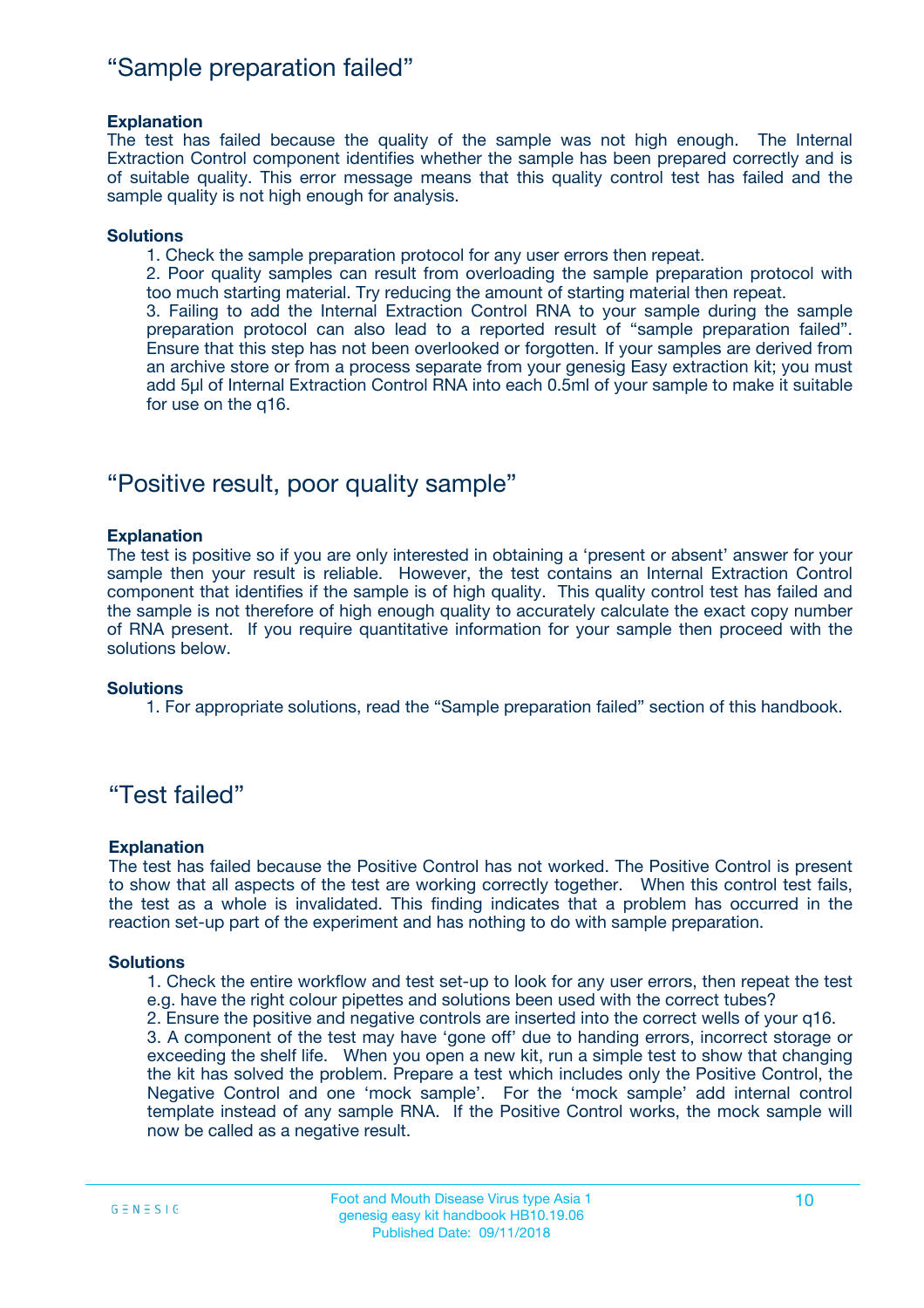### "Test failed and is contaminated"

#### **Explanation**

The Positive Control is indicating test failure, and the Negative Control is indicating test contamination. Please read the "Test Failed" and "Test contamination" sections of this technical support handbook for a further explanation.

#### **Solution**

1. For appropriate solutions, read both the "Test failed" and "Test contaminated" sections of this handbook.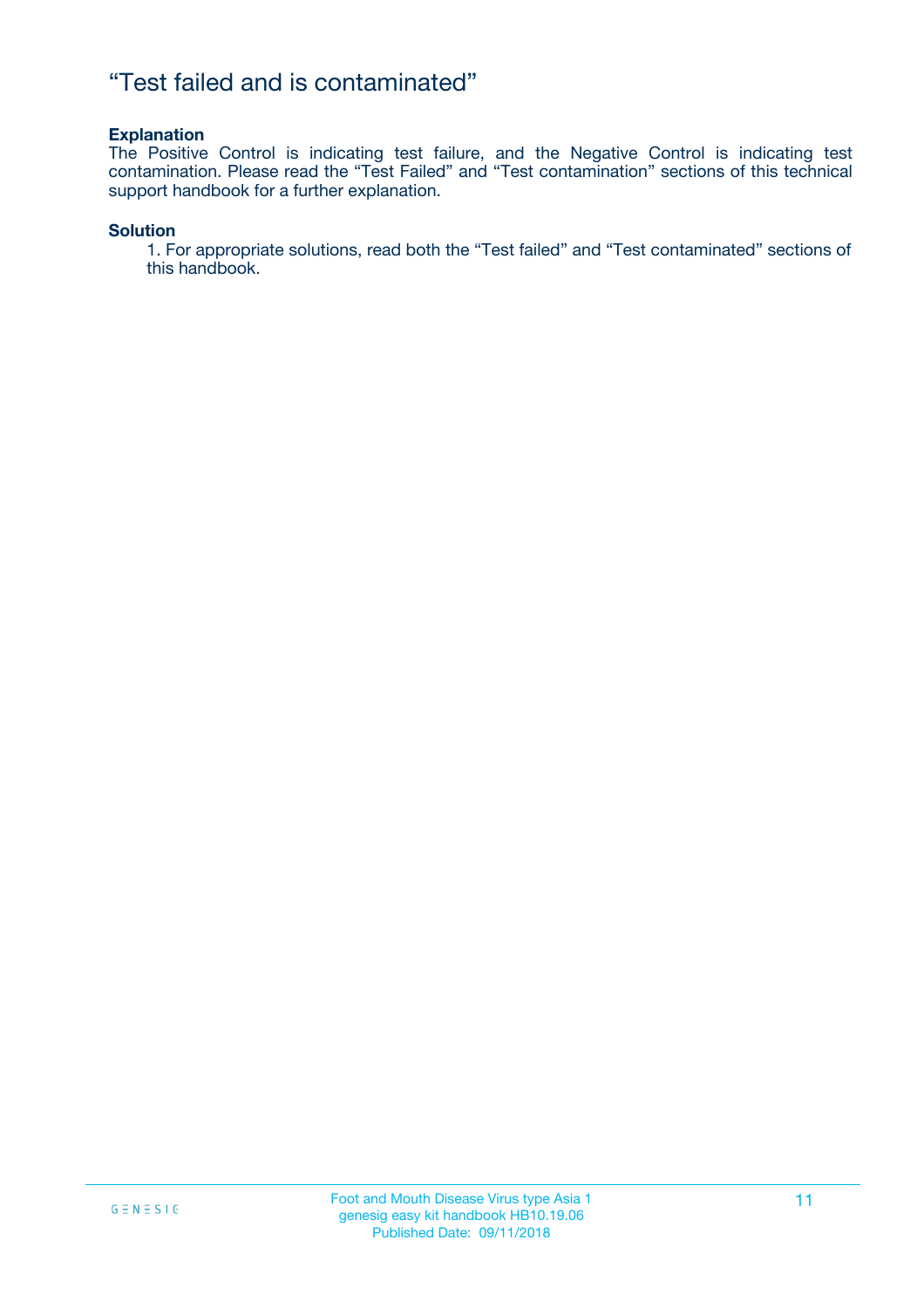## Foot and Mouth Disease Virus type Asia 1

Foot-and-mouth disease, FMD or hoof-and-mouth disease (Aphtae epizooticae) is a highly contagious and sometimes fatal viral disease of cloven-hoofed animals, including domestic animals such as cattle, water buffalo, sheep, goats and pigs, as well as antelope, bison and other wild bovids, and deer. The disease is characterised by the appearance of vesicles on the feet and mouth. Humans are very rarely affected by the virus.

Foot and Mouth disease virus is the prototypic member of the Aphthovirus genus in the Picornaviridae family. This picornavirus is the etiological agent of the acute systemic vesicular disease that affects cattle and other animals worldwide. It is a highly variable and transmissible virus. Foot and mouth disease is the most economically important viral disease which infects domesticated livestock throughout the globe. FMD is endemic in much of Africa, Asia and South America.

The virus itself is a single-stranded positive-sense RNA virus approximately 8.4kb in length.

There are seven antigenically distinct FMD serotypes: O, A, C, SAT-1, SAT-2, SAT-3, and Asia -1. These serotypes show some regionality, and the O serotype is most common. O and A are the most widely distributed, type C has not been detected since 2004 and although Asia-1 was first isolated in Greece – as the name suggests it is usually found in Asia. The SAT (South African Territories) serotypes are most commonly found in sub-Saharan Africa.

In areas where the virus is endemic identifying the serotype of the virus strain is important for vaccine selection, containing the outbreak and tracing its progress/source.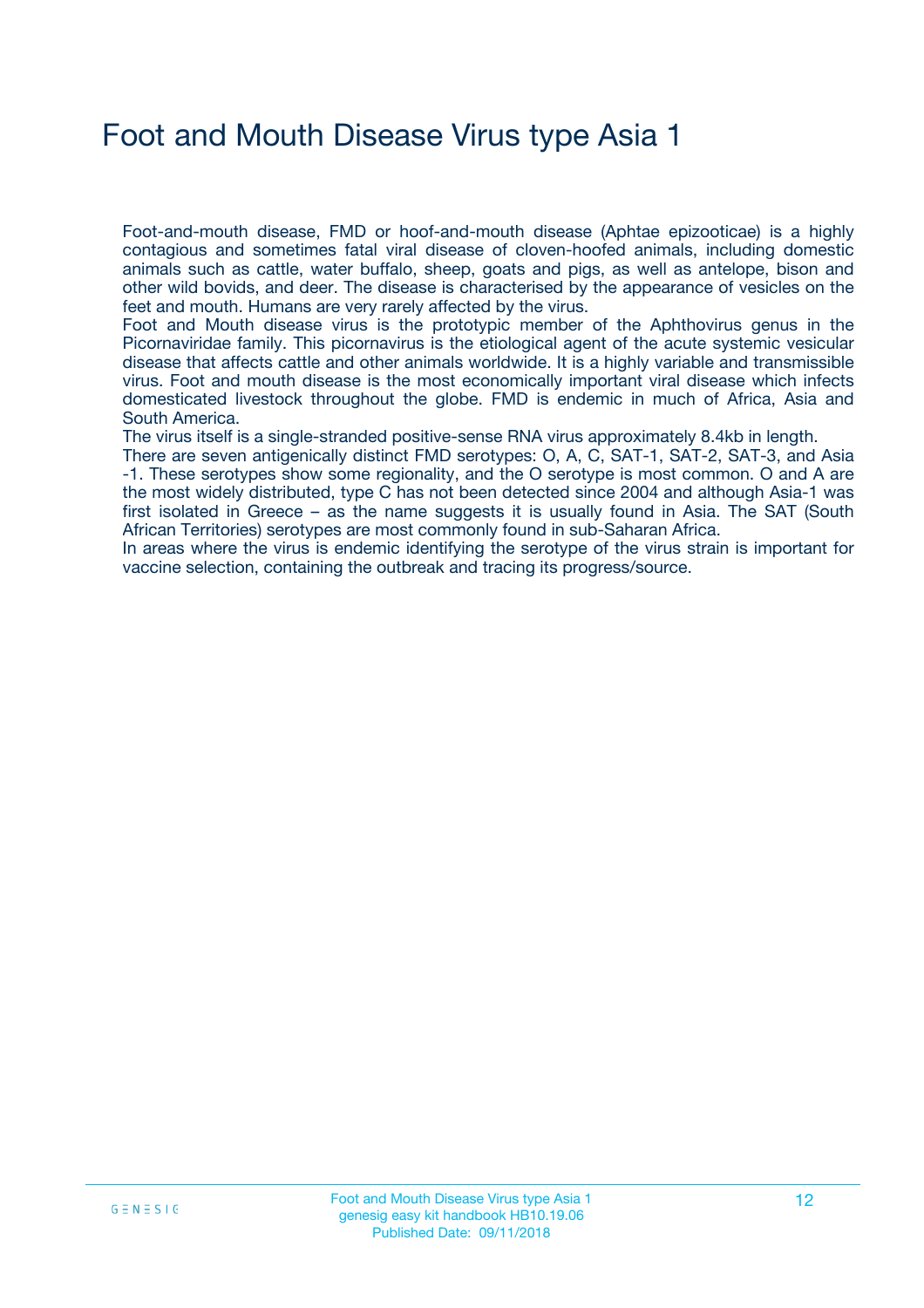## **Specificity**

The Primerdesign genesig Kit for Foot and Mouth Disease Virus type Asia 1 (FMDV-Asia1) genomes is designed for the in vitro quantification of FMDV-Asia1 genomes. The kit is designed to have a broad detection profile. Specifically, the primers represent 100% homology with over 95% of the NCBI database reference sequences available at the time of design.

The dynamics of genetic variation means that new sequence information may become available after the initial design. Primerdesign periodically reviews the detection profiles of our kits and when required releases new versions.

The design for this FMDV assay is based on the following paper:

Reid, S., Mioulet, V., Knowles, N., Shirazi, N., Belsham, G. and King, D. (2014). Development of tailored real-time RT-PCR assays for the detection and differentiation of serotype O, A and Asia -1 foot-and-mouth disease virus lineages circulating in the Middle East. Journal of Virological Methods, 207, pp.146-153.

The assay is not predicted to detect FMDV strains of other serotypes based on specificity testing outlined in the paper. The kit is expected to detect clinically significant strains of the viral If you require further information, or have a specific question about the detection profile of this kit then please send an e.mail to enquiry@primerdesign.co.uk and our bioinformatics team will answer your question.